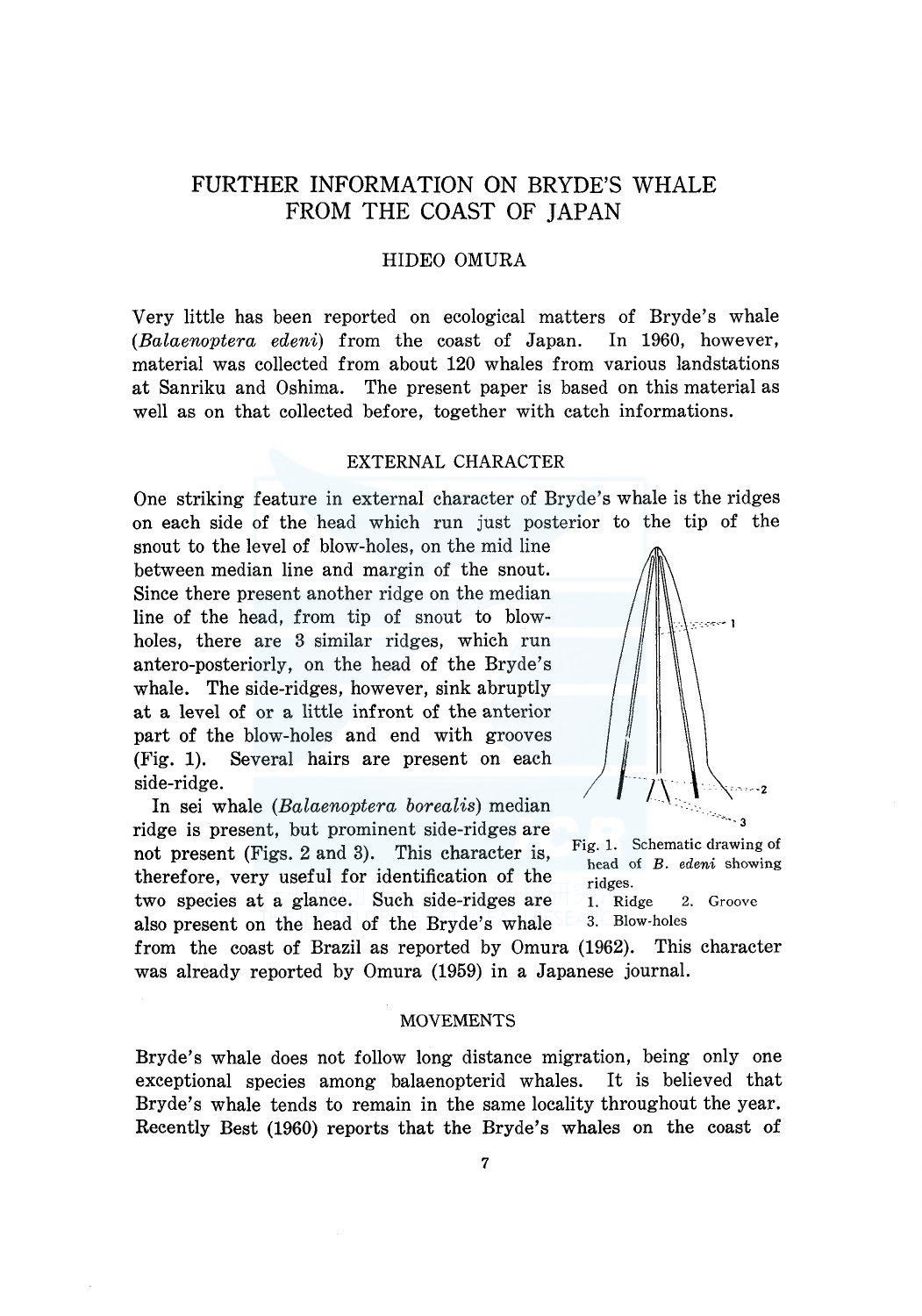

Fig. 2. Dorsal view of head. B. edeni. (Onagawa landstation, 1960)



 $\begin{array}{c} 1 \\ \epsilon \\ \epsilon \\ \epsilon \end{array}$ 

 $\begin{array}{c} \tau \\ c \\ t \end{array}$ 

 $\bar{\mathbf{r}}$ 

Fig. 3. Dorsal view of head. B. borealis. (Onagawa landstation, 1960)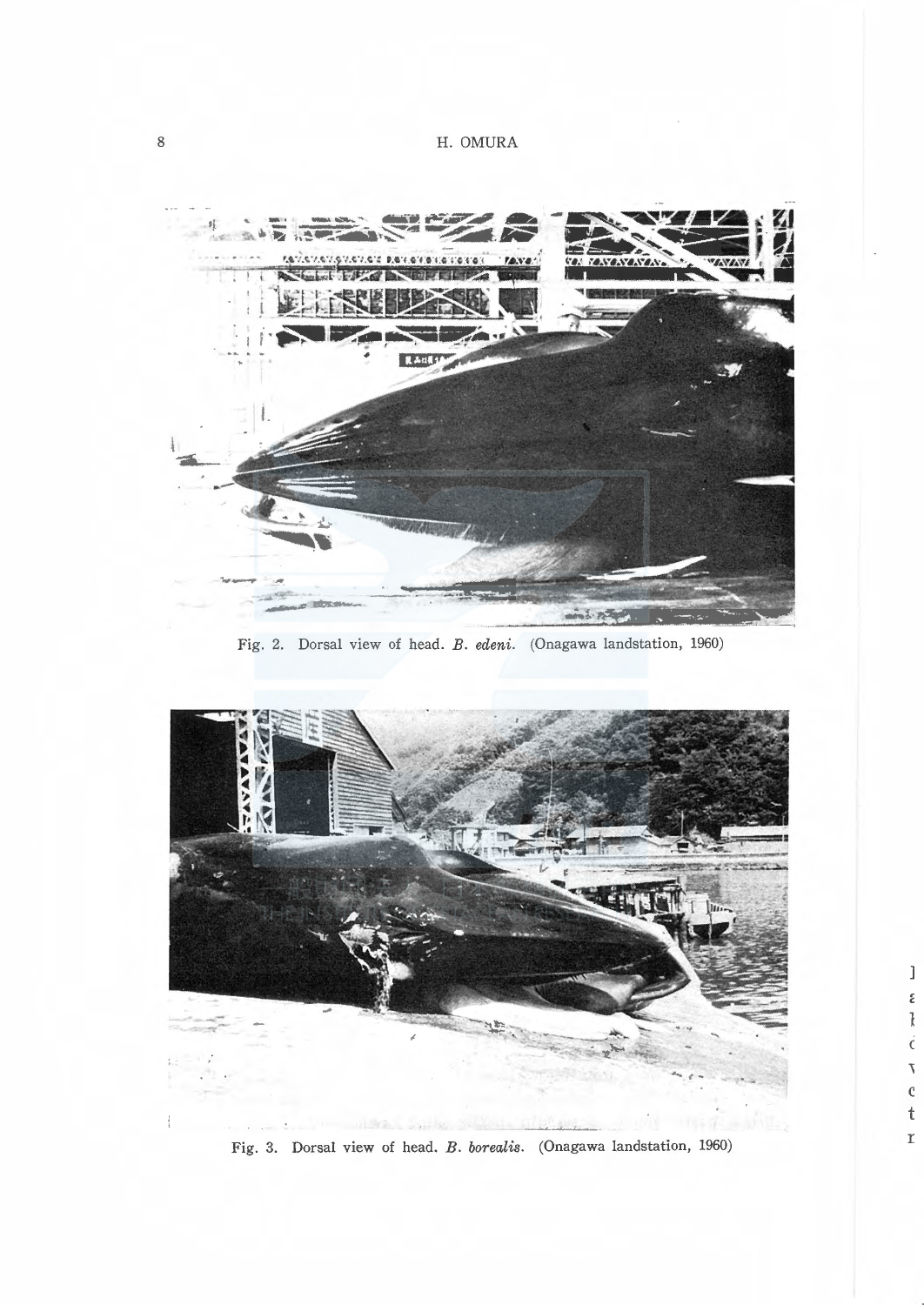South Africa are participating in either an onshore-off shore or a limited North-South migration and it is possible that they tend to follow the shoals of fish (South African pilchard) on which they feed for most of the year.

On the coast of Japan there are four localities on which Bryde's whales concentrate. These are the seas around Bonin Island, off Sanriku, off Oshima (Wakayama prefecture), and west coast of Kyushu (Fig. 4).



C. Oshima D. West coast of Kyushu

It was proved by whale marking that the Bryde's whales in the seas around Bonin Island move to the coast of Sanriku as already reported by Nemoto (1959). Fujino (unpublished) found that there is no practical difference in the frequency occurrence of blood group types between whales from the coast of Sanriku and off Oshima, using the material collected in 1960. It is possible, therefore, that the Bryde's whales in these three localities belong to single group or population. I have no material, except catch information, of the Bryde's whale on the coast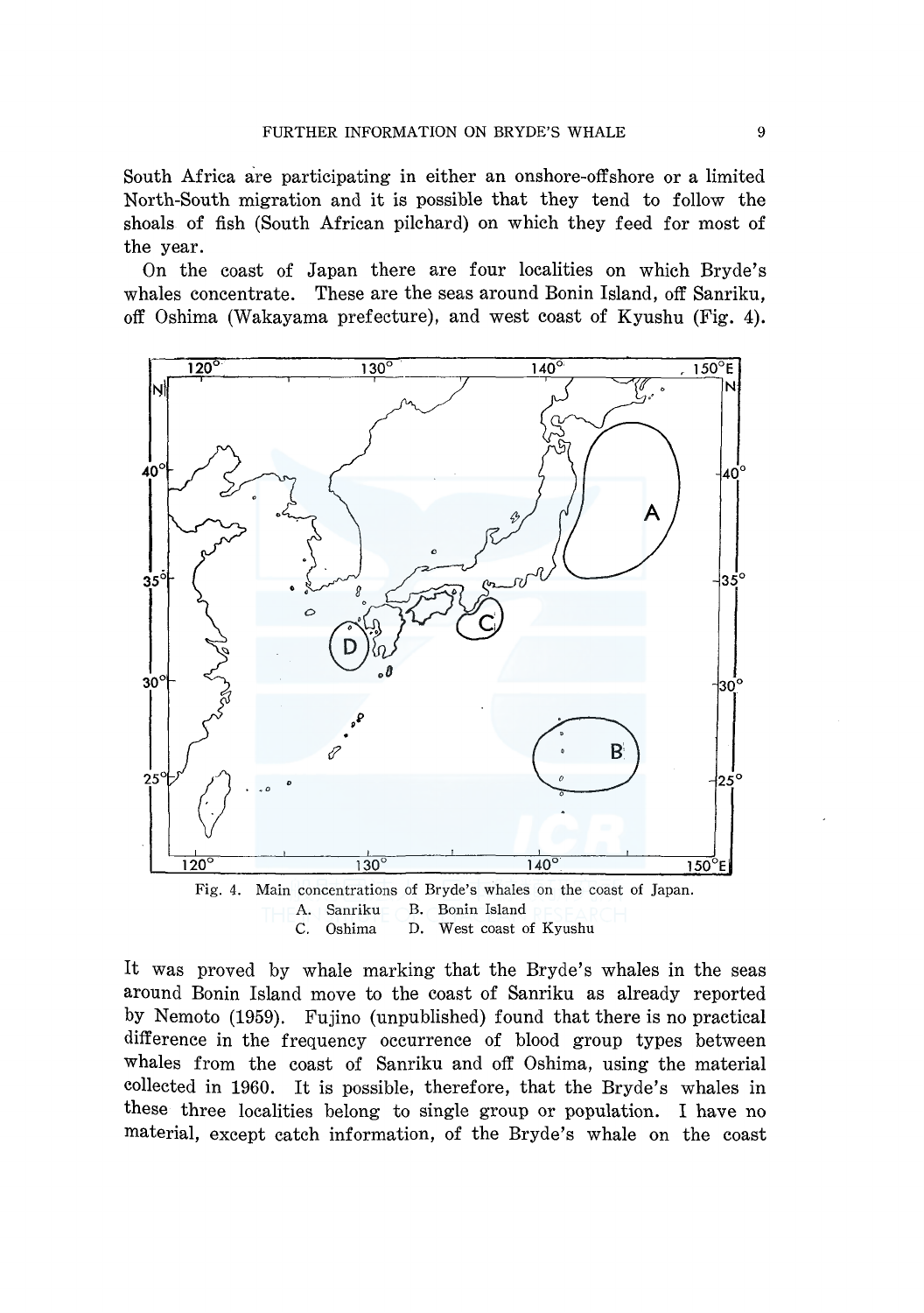of west Kyushu. It is probable, however, that they belong to another group or population of Bryde's whales than those occurring on the former three localities, judged from the size distribution of the catches and from the point of view of the geographical separation. They are shorter than the other by about 3-4 feet (Fig. 5).



At Saldanha Bay, South Africa, Bryde's whales are taken during a period of 6 months from May to end of October (Best, 1960). On the coast of Japan, however, season is shorter than 6 months. On the coast of Sanriku baleen whales are taken from the beginning of May to the end of October yearly, and taking of Bryde's whales last usually about 4 months during this period. At Oshima, Wakayama prefecture, season does not last longer than 3 months. Usually season at Sanriku begins one month later than Oshima. The month when season begins differs yearly, possibly due to the oceanographic condition in that year. In Fig. 6 monthly catches of Bryde's whales are shown according to localities and by months for each year from 1955 to 1960 inclusive. As shown in this figure, at Oshima the peak of the catch is seen in May in 1955 and 1960, while in 1958 and 1959 the peak shifted to June. On the coast of Sanriku the largest catch was attained in June in the years 1955 and 1960 (and also in 1956), but in 1958 and 1959 (and also in 1957) the peak of the catch is observed in August. Fig. 7 shows the percentage of females among the monthly catches in these years. It is clear that at Oshima there is a difference of sex ratio and its tendency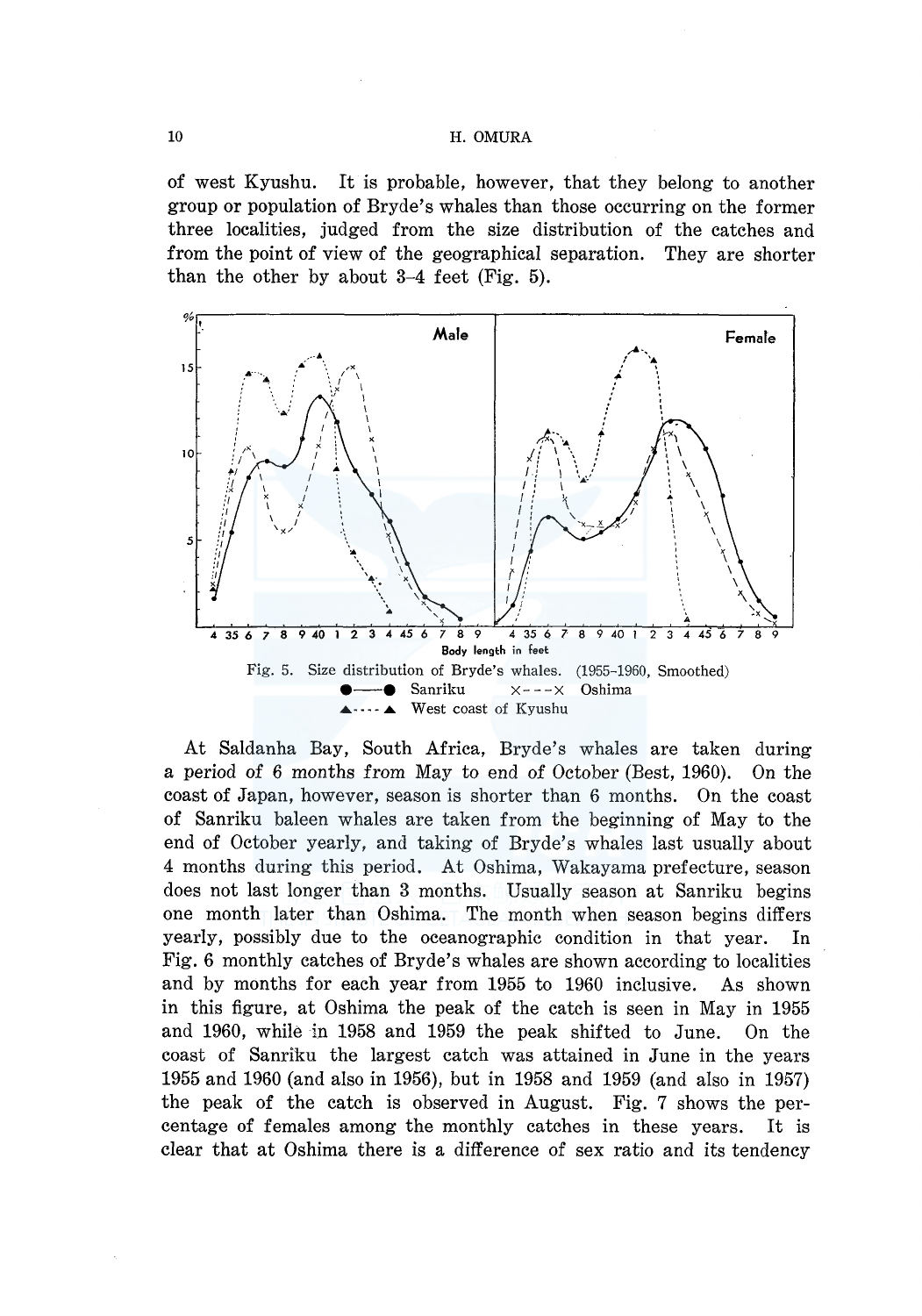

according to these groups of years. In 1955 and 1960, when the season started earlier, female is dominant in the catch and increases its ratio

with the shifting of the season. In 1958 and 1959, when whaling begun later, a quite different tendency is clearly demonstrated in the figure. Also on the coast of Sanriku a similar tendency is observed, but in this locality female is alway dominant than male and towards the end of the season such tendency is changed abruptly.

I have no corresponding figure of the Bryde's whales around the Bonin Island, since whaling in this region has been ceased since 1953. It is probable, however, from the above that the Bryde's whales on the coast of Japan move from the seas around Bonin Island to the coast of Honshu, the main island of Japan, seasonally and back again to the former region, hence migrating, and a segregation between males and females taken place during this migration.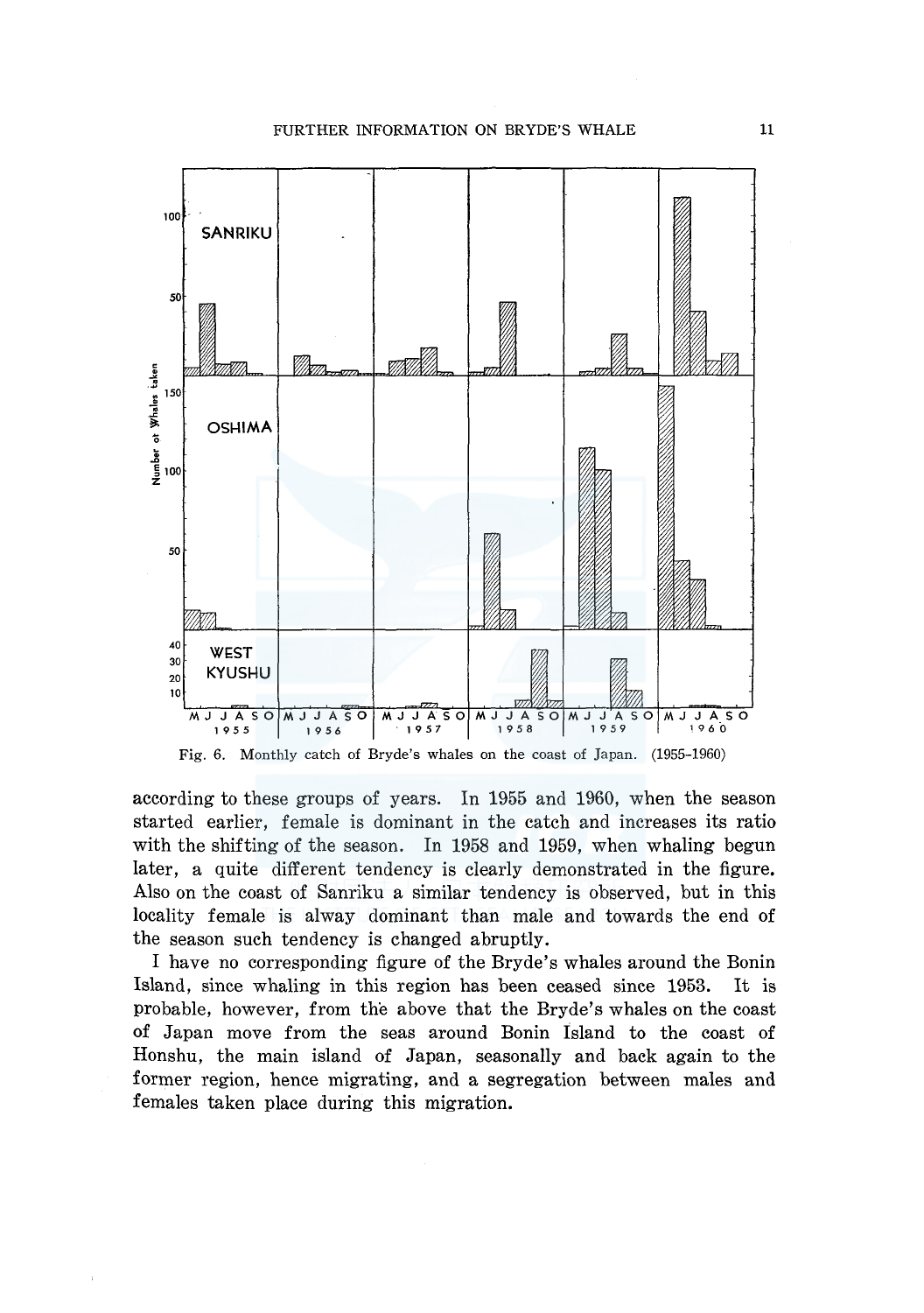

Fig. 7. Monthly change of sex ratio. (% females)

## GROWTH OF FETUS

Laws (1959) found that foetal growth in three species of toothed whales can be described by a linear plot of length and larger neonatal sizes are attained by increased rates of growth and by extension of the gestation period, and in the baleen whales the first half of pregnancy follows this law, but thereafter growth can best be described by a logarithmic plot of length or of the cube root of weight. The reason is not known, but he suggests the fact that the baleen whales subject to very discontinuous feeding cycle as compared with the toothed whales. Bryde's whale is presumably different from other species of balaenopterid whales in this habit. According to Best (1960) it seems that there is no restricted breeding season in the Bryde's whales from South Africa and no fetal growth curve can be drawn from his material.

I have no recent record of fetus of the Bryde's whales from the coast of Japan, except one which was obtained at Oshima in June 1960 and measured 1.78 m in length. This is because almost all fetuses are lost during the time of towing whales by catcher to landstation. It is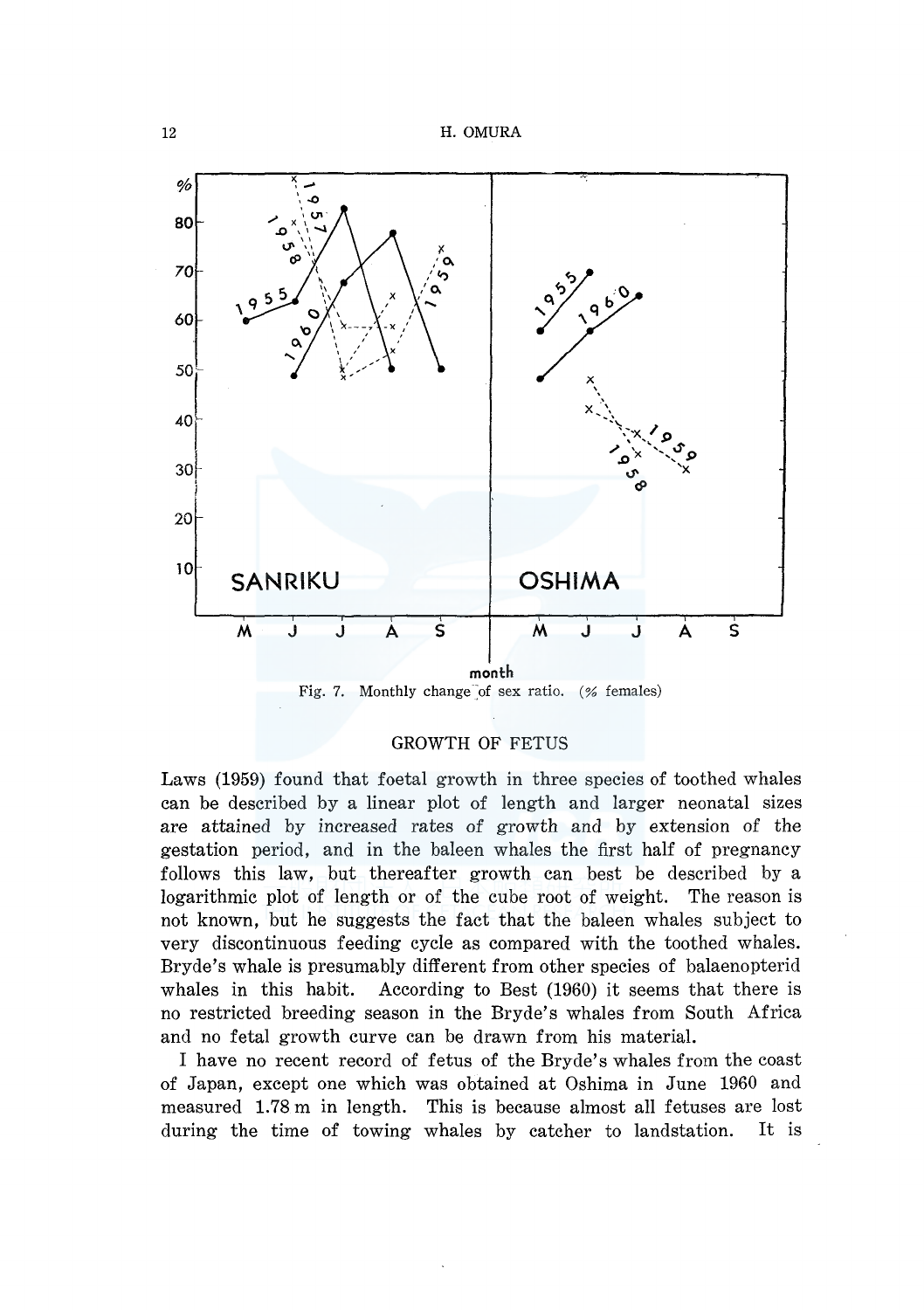an usual practice on catcher to cut open the belly of a whale, just after taking, and let the internal organs be washed and cooled by sea water in order to keep freshness of whale meat which is consumed as human food. The fetal records from Bonin Island, however, suggests that also in the Bryde's whales from the coast of Japan exist a breeding season, similar to that of other species of balaenopterid whales (Table 1). But these records are limited within two months of May and June and this is not conclusive.

| Length $(m)$    | May            | June           | Total          |
|-----------------|----------------|----------------|----------------|
| $0.0 - 0.2$     | 10             |                | 10             |
| $0.2{\sim}0.4$  | 6              | 1              | 7              |
| $0.4 - 0.6$     | 14             | 6              | 20             |
| $0.6 - 0.8$     | 16             | $\overline{2}$ | 18             |
| $0.8 - 1.0$     | 19             | 5              | 24             |
| $1.0 - 1.2$     | 12             | 3              | 15             |
| $1.2 - 1.4$     | 14             | 4              | 18             |
| $1.4 - 1.6$     | $\overline{7}$ | 7              | 14             |
| $1.6 - 1.8$     | 11             | 9              | 20             |
| $1.8 - 2.0$     | 8              | 6              | 14             |
| $2.0 - 2.2$     | 6              | 1              | 7              |
| $2.2 - 2.4$     | $\overline{c}$ | 1              | 3              |
| $2.4 - 2.6$     | $\mathbf{1}$   | $\mathbf{1}$   | 2              |
| $2.6 - 2.8$     |                | $\overline{2}$ | $\overline{c}$ |
| $2.8 - 3.0$     |                |                |                |
| $3.0 - 3.2$     |                |                |                |
| $3.2 - 3.4$     |                |                |                |
| $3.4 - 3.6$     |                |                |                |
| $3.6 - 3.8$     |                | 1              | $\mathbf{1}$   |
| Total           | 126            | 49             | 175            |
| Mean length (m) | 1.060          | 1.447          |                |
| 2 S. E.         | 0.105          | 0.191          |                |
|                 |                |                |                |

# FROM THE COAST OF BONIN ISLAND, 1950-52

TABLE 1. RECORDS OF FETAL LENGTHS OF BRYDE'S WHALES

## SEXUAL CONDITION OF WHALES TAKEN

In 1960 at landstations at Oshima and Sanriku 81 whales were observed of their reproductive organs during a period from June to middle of September. The material obtained are tabulated in Table 2. Males with a combined testis weight of 1.5 kg. or over were deemed as sexual mature and less immature. In females the criterion for mature is the presence of any corpus luteum or albicans. As stated above only one fetus was obtained at Oshima, but great majority of females with a functional corpus luteum were deemed as pregnant, judged from the condition of their uterine cornua. Sometimes one or both testes or ovaries were lost before dismembering. There were two cases of pregnant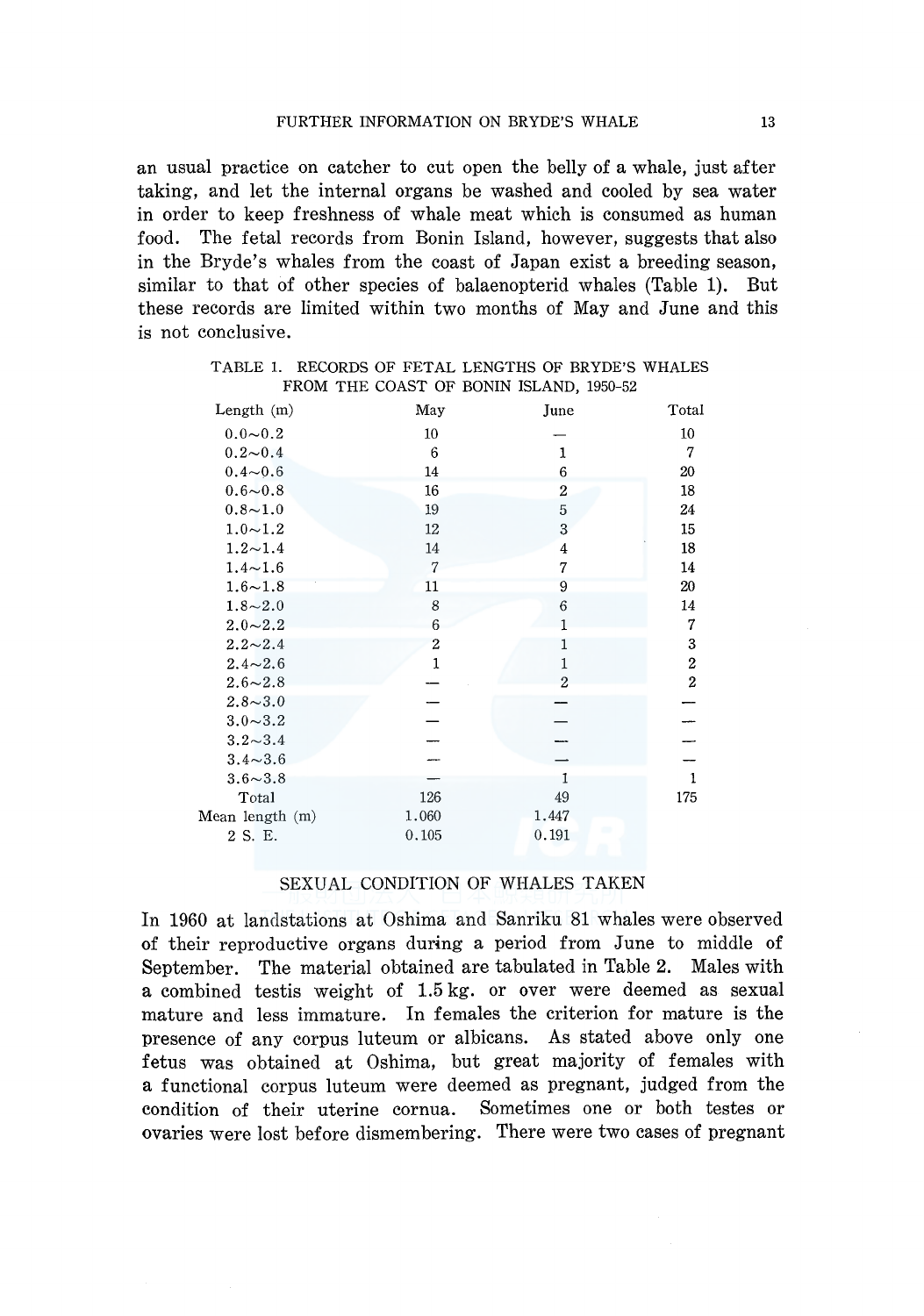| Sexual condition      | Females | Males |
|-----------------------|---------|-------|
| Immature              | 16      | 25    |
| Mature                | 28      | 17    |
| Pregnant or ovulating | 12      |       |
| Resting               | 6       |       |
| Lactating             | 4       |       |
| Unknown <sup>1)</sup> | 6       |       |
|                       |         |       |

#### TABLE 2. OBSERVATION OF REPRODUCTIVE ORGANS (1960)

1) Because of one ovary lost

| TABLE 3. OCCURRENCE OF NUMBERS OF OVULATIONS |                                         |  |  |
|----------------------------------------------|-----------------------------------------|--|--|
|                                              | IN EACH BODY LENGTH GROUP (Female 1960) |  |  |

|                     | Numbers of ovulations |   |                  |      |   |   |   |   |   |   |                |    |    |                |
|---------------------|-----------------------|---|------------------|------|---|---|---|---|---|---|----------------|----|----|----------------|
| Body length (m)     | 0                     | 1 | $\boldsymbol{2}$ | 3    | 4 | 5 | 6 | 7 | 8 | 9 | $10\,$         | 11 | 12 | Total          |
| $10.6 - 10.8$       | 7                     |   |                  |      |   |   |   |   |   |   |                |    |    |                |
| $10.9 - 11.1$       | 5                     |   |                  | $1*$ |   |   |   |   |   |   |                |    |    | 6              |
| $11.2 \sim 11.4$    | $\mathbf{2}$          |   |                  |      |   |   |   |   |   |   |                |    |    | $\mathbf{2}$   |
| $11.5 \sim 11.7$    |                       |   |                  |      |   |   |   |   |   |   |                |    |    |                |
| $11.8 - 12.0$       | $\cdot$ 1             | 1 |                  |      |   |   |   |   |   |   |                |    |    | $\overline{2}$ |
| $12.1 \sim 12.3$    |                       | 1 |                  |      |   |   |   |   |   |   |                |    |    | 3              |
| $12.4 \sim 12.6$    |                       |   | $\overline{2}$   |      | T |   |   |   |   |   |                |    |    | 3              |
| $12.7 - 12.9$       |                       |   |                  |      |   |   |   |   |   |   |                |    |    | $\overline{2}$ |
| $13.0 \sim 13.2$    |                       |   |                  |      |   |   |   |   |   |   |                |    |    | $\overline{2}$ |
| $13.3 \sim 13.5$    | 1                     |   |                  |      |   |   |   |   |   |   |                |    |    | 3              |
| $13.6 - 13.8$       |                       |   |                  |      |   |   |   |   |   |   |                |    |    |                |
| $13.9 - 14.1$       |                       |   |                  |      |   |   |   |   |   |   |                |    |    |                |
| $14.2 - 14.4$       |                       |   |                  |      |   |   |   |   |   |   |                |    |    |                |
| Total               | 16                    | 3 | 3                |      | 2 |   |   | 2 |   | 1 | $\mathfrak{D}$ |    |    | 33             |
| 米<br>One ovary lost |                       |   |                  |      |   |   |   |   |   |   |                |    |    |                |

(or ovulating) and concurrently recorded as lactating. Table 3 shows the frequency occurrence of each corpora number group against body length. From this table it seems probable that sexual maturity may be attained in average at a body length of around 11.8-12.0 m (39 feet).

## AGE

Ear plugs were collected in 1960 from. 64 whales, but among them 19 plugs were damaged at the time of taking or in the course of preparation and could not used for determination of age. Thus remaining 45 ear plugs, 13 from males and 32 from females, were used in the present study. The results of ear plug examination are tabulated in Table 4 (males) and Table 5 (females). In Table 4 it is noted that males with up to 9 laminations are all sexually immature and with 13 laminations and more are all mature, except one whose testes had not been examined but apparently mature. In Table 5 it is shown that in females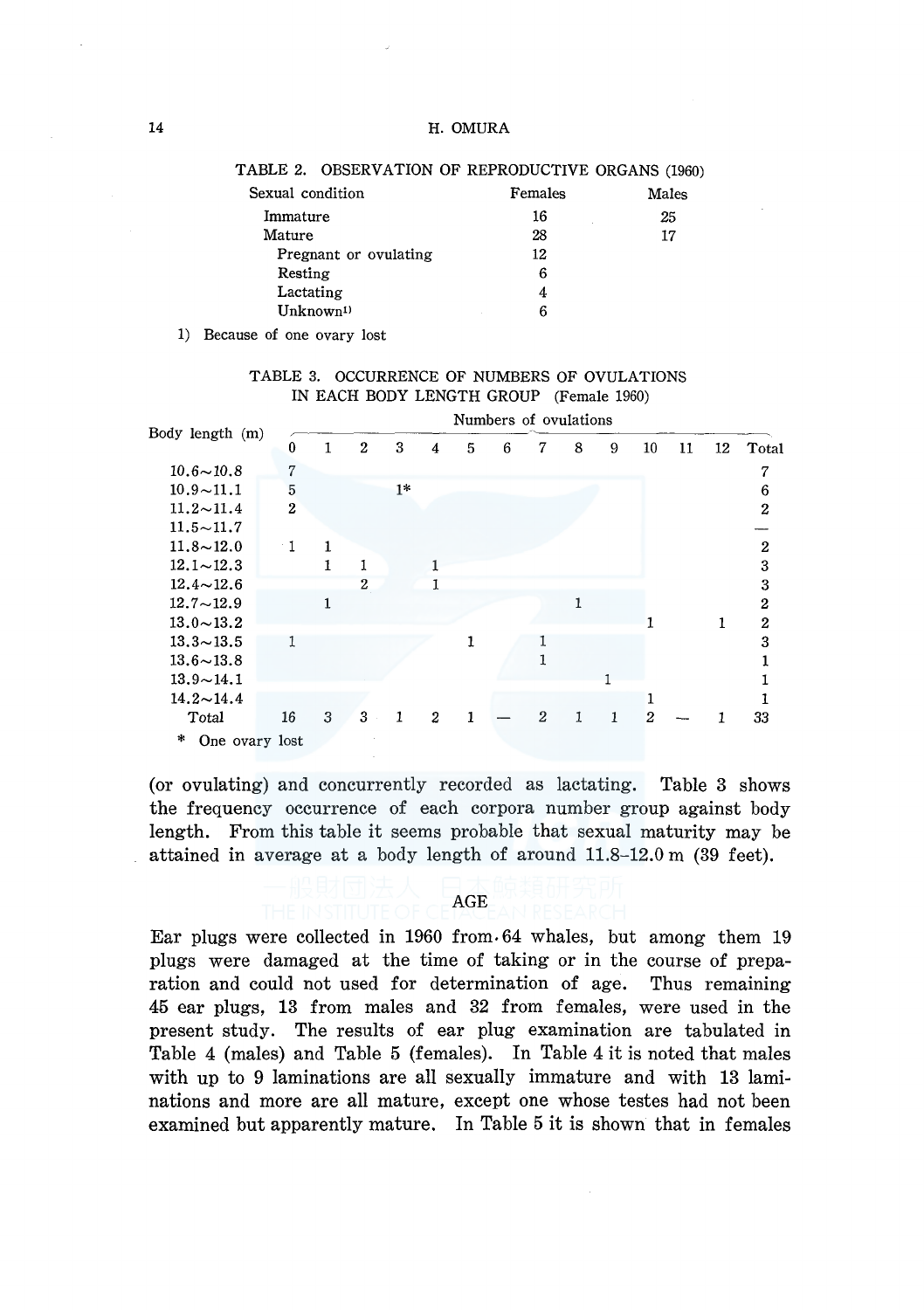

 $\frac{1}{2}$ 

FURTHER INFORMATION ON BRYDE'S WHALE

15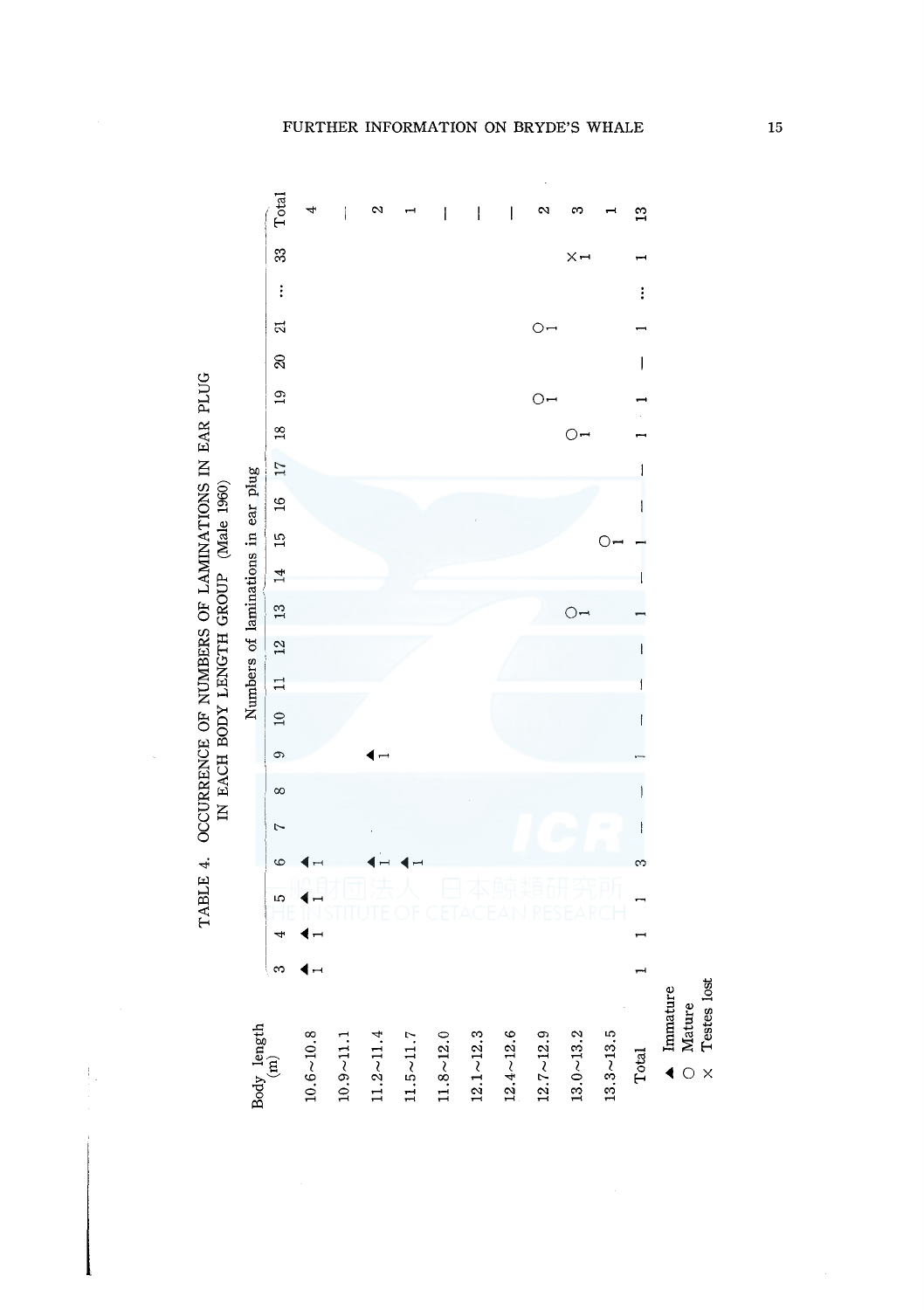

 $16\,$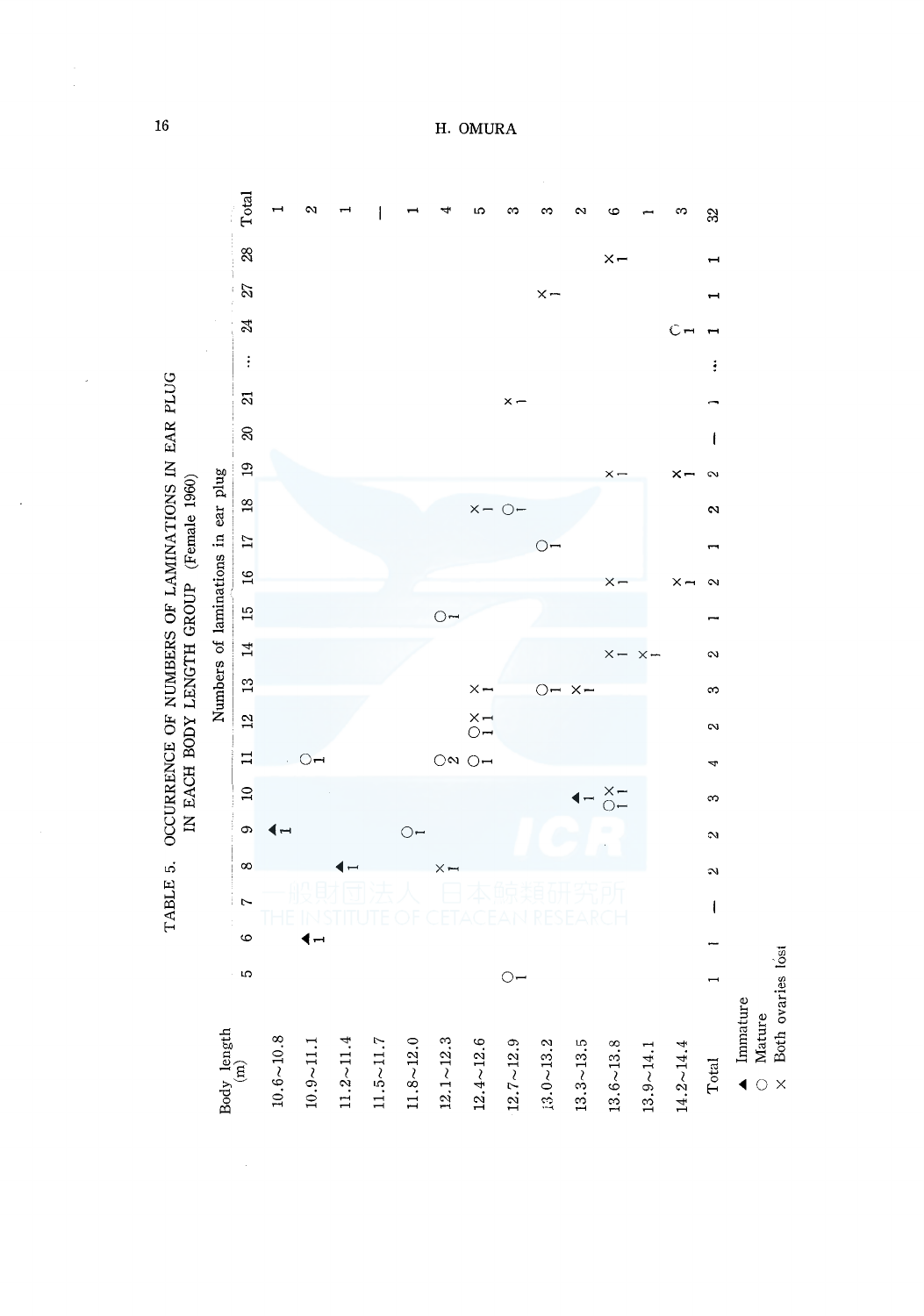sexual maturity will probably be attained when 9 or 10 laminations are accumulated in the ear plug. If we assume that two laminations are laid down each year, as in the case of other balaenopterid whales, it is probable that Bryde's whales attain their sexual maturity after five years from birth.

| Numbers of | Numbers of laminations in ear plug |   |   |   |   |    |    |  |          |  |    |  |       |      |  |                   |
|------------|------------------------------------|---|---|---|---|----|----|--|----------|--|----|--|-------|------|--|-------------------|
| ovulations | 5                                  | 6 | 7 | 8 | 9 | 10 | 11 |  | 12 13 14 |  | 15 |  | 16 17 | - 18 |  | $\cdots$ 24 Total |
|            |                                    |   |   |   |   | 1  |    |  |          |  |    |  |       |      |  |                   |
|            |                                    |   |   |   |   |    |    |  |          |  |    |  |       |      |  |                   |
| 2          |                                    |   |   |   |   |    |    |  |          |  |    |  |       |      |  |                   |
| 3          |                                    |   |   |   |   |    |    |  |          |  |    |  |       |      |  |                   |
| 4          |                                    |   |   |   |   |    |    |  |          |  |    |  |       |      |  | 2                 |
| 5          |                                    |   |   |   |   |    |    |  |          |  |    |  |       |      |  |                   |
| 6          |                                    |   |   |   |   |    |    |  |          |  |    |  |       |      |  |                   |
| 7          |                                    |   |   |   |   |    |    |  |          |  |    |  |       |      |  |                   |
| 8          |                                    |   |   |   |   |    |    |  |          |  |    |  |       |      |  |                   |
| 9          |                                    |   |   |   |   |    |    |  |          |  |    |  |       |      |  |                   |
| 10         |                                    |   |   |   |   |    |    |  |          |  |    |  |       |      |  | 2                 |
| Total      |                                    |   |   |   |   |    |    |  |          |  |    |  |       |      |  | 13                |

TABLE 6. CORRELATION BETWEEN NUMBERS OF OVULATIONS AND LAMINATIONS (Female 1960)

In Table 6 is shown the correlation betweeen ovulation numbers and number of laminations. The material is very small, but it is probable that the increment of ovulation can be described by a linear plot of number of laminations in the ear plug.

## FOOD

As already stated whales are cut open of their belly just after taking in order to keep freshness of meat. Concurrently stomachs are also cut very often and their contents are washed away during the course of towing, especially in cases stomachs were full of food. Even in these cases, however, it is possible to ascertain the kind of food eaten, by inspection of the second stomach and others. In this way 27 whales were observed of their stomach contents at landstations in Sanriku and 55 whales at Oshima in 1960. The results of observation are shown in Table 7. At Sanriku it is noted that most of the food were consisted of

#### TABLE 7. STOMACH CONTENTS OF BRYDE'S WHALE (1960)

| Locality | Empty | Krill | Anchovy | Anchovy<br>&<br>Mackerel | Sand<br>lance | Saury<br>pike | Small<br>fish | Total |
|----------|-------|-------|---------|--------------------------|---------------|---------------|---------------|-------|
| Sanriku  |       |       |         |                          |               |               |               |       |
| Oshima   | 25    |       |         |                          |               |               |               | 55    |